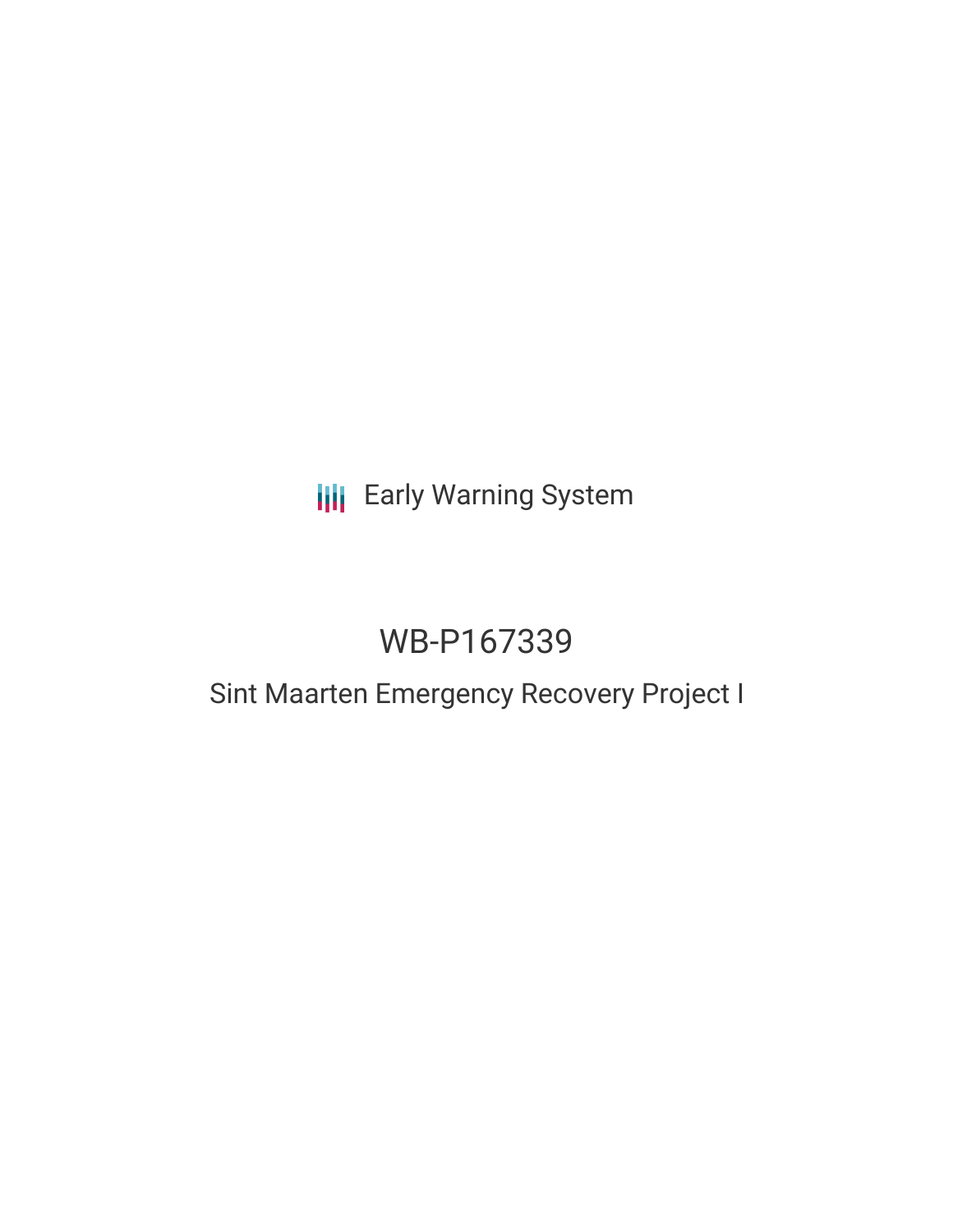#### **Quick Facts**

| <b>Countries</b>               | St. Martin               |
|--------------------------------|--------------------------|
| <b>Financial Institutions</b>  | World Bank (WB)          |
| <b>Bank Risk Rating</b>        | B                        |
| <b>Voting Date</b>             | 2018-07-10               |
| <b>Borrower</b>                | Government of St. Martin |
| <b>Sectors</b>                 | Humanitarian Response    |
| <b>Investment Type(s)</b>      | Grant                    |
| <b>Investment Amount (USD)</b> | \$55.20 million          |
| <b>Project Cost (USD)</b>      | \$55.20 million          |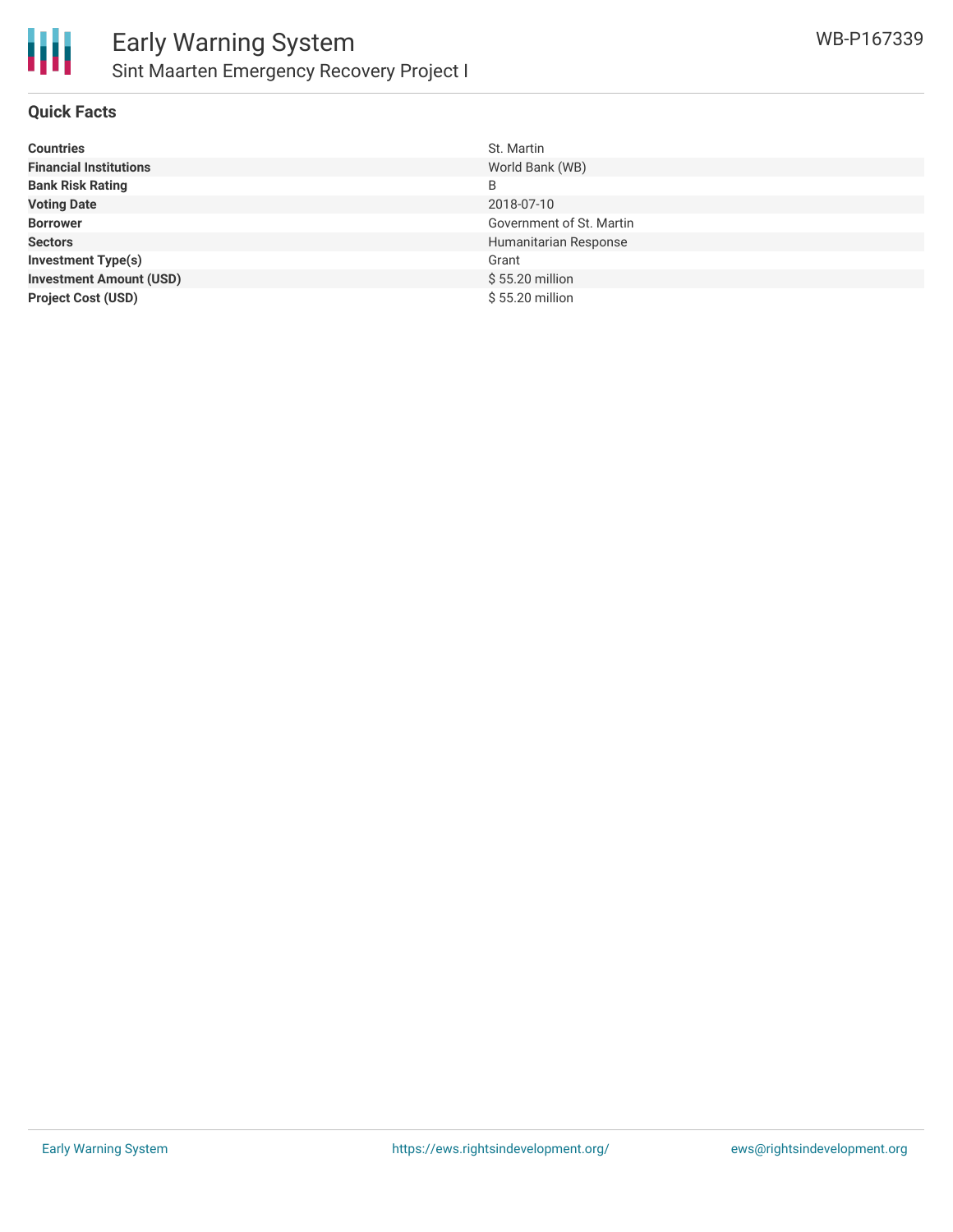

### **Project Description**

No information was provided at the time of the snapshot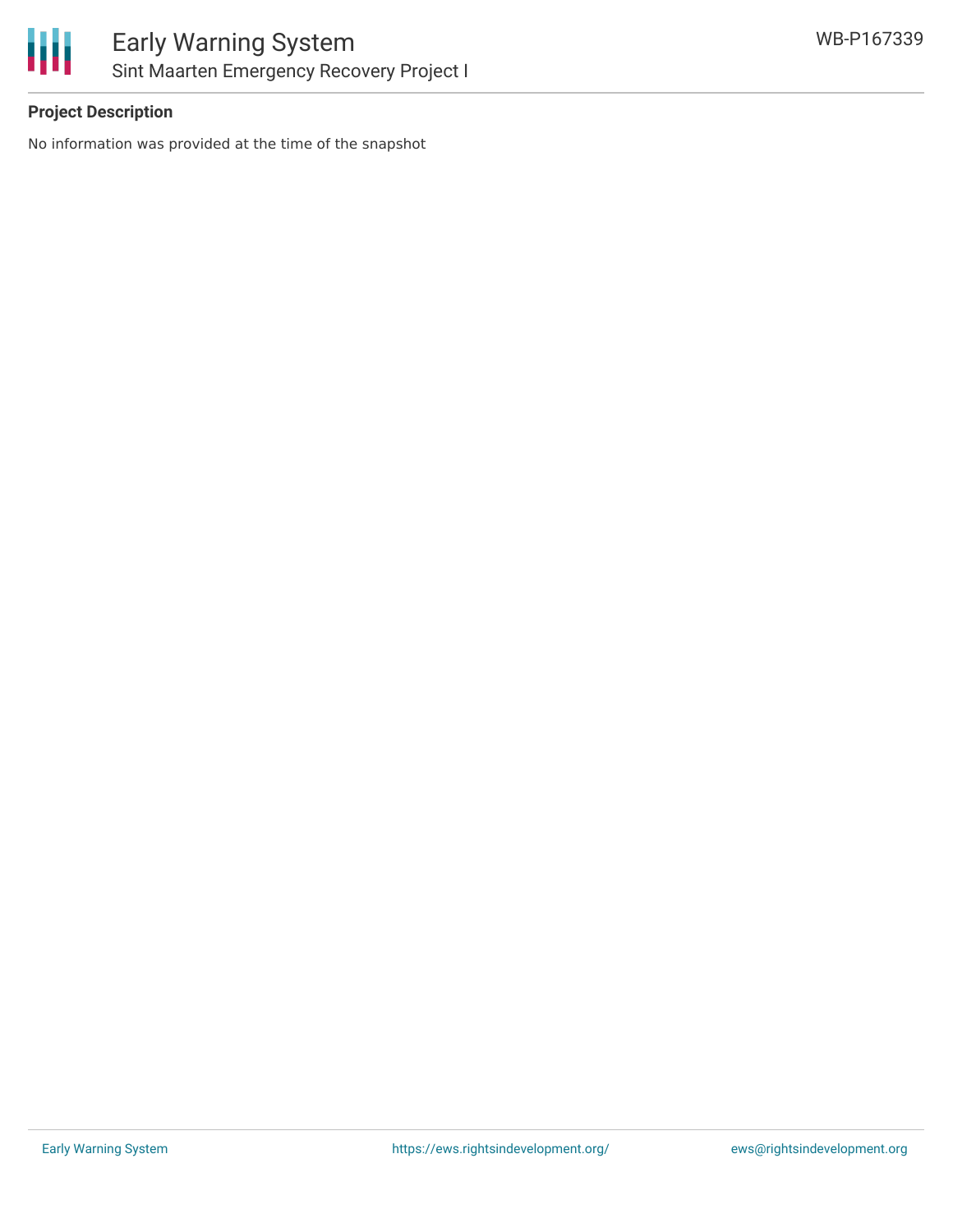

### **Investment Description**

World Bank (WB)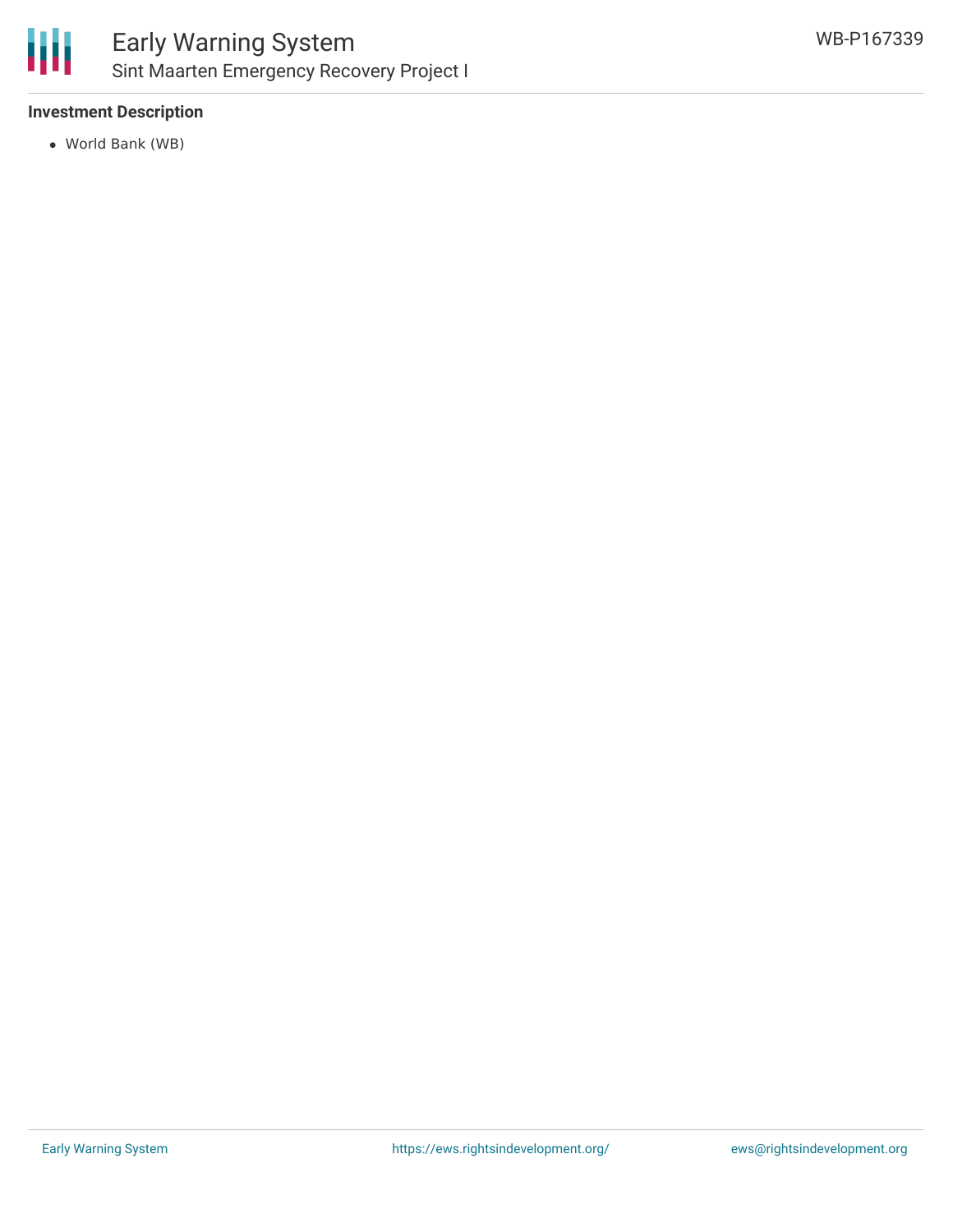## **Contact Information**

ACCOUNTABILITY MECHANISM OF WORLD BANK

The World Bank Inspection Panel is the independent complaint mechanism and fact-finding body for people who believe they are likely to be, or have been, adversely affected by a World Bank-financed project. If you submit a complaint to the Inspection Panel, they may investigate to assess whether the World Bank is following its own policies and procedures for preventing harm to people or the environment. You can contact the Inspection Panel or submit a complaint by emailing ipanel@worldbank.org. You can learn more about the Inspection Panel and how to file a complaint at: http://ewebapps.worldbank.org/apps/ip/Pages/Home.aspx.